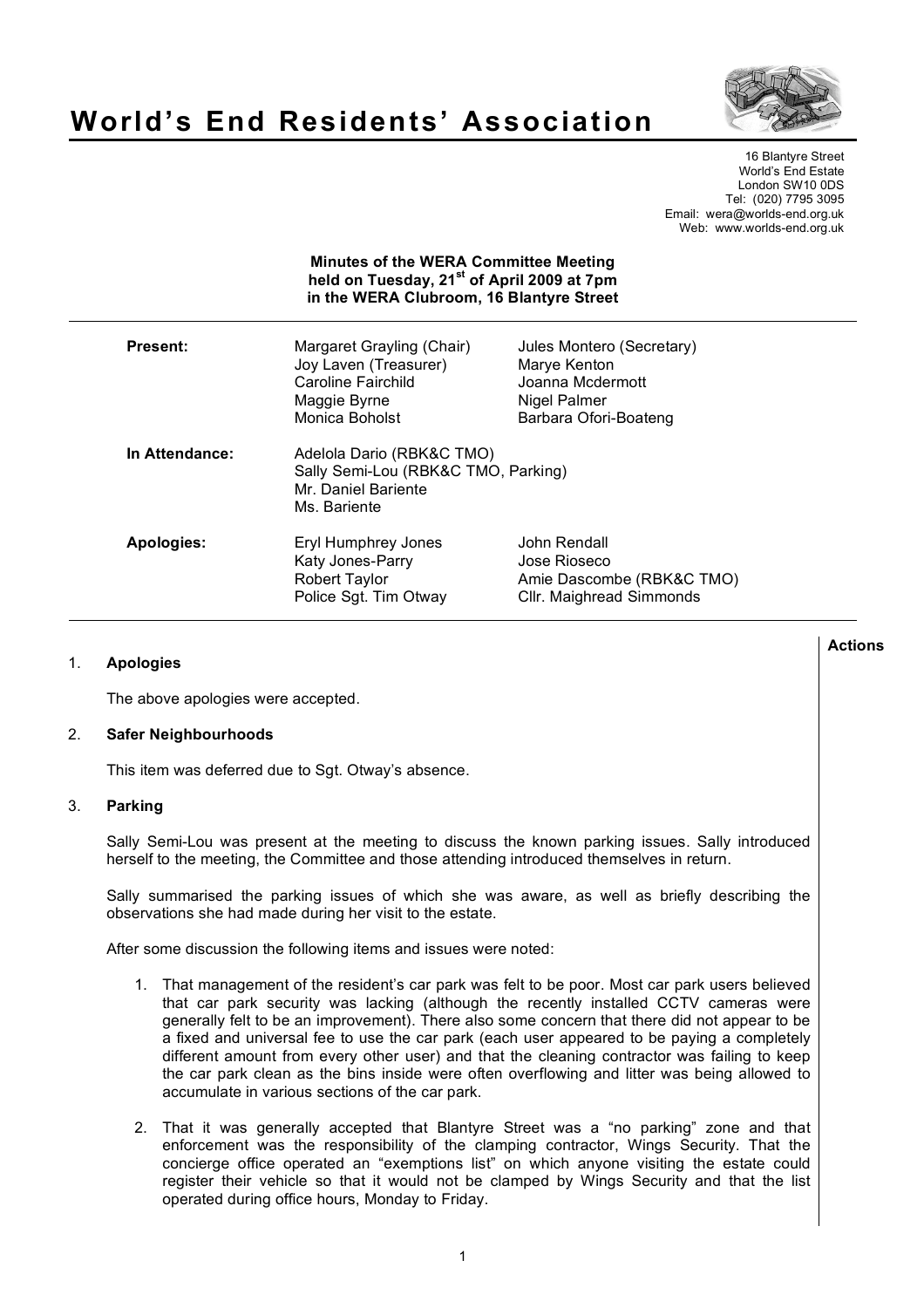- 3. That parking facilities were required by any contractors attending the estate and that the TMO should provide them with suitable parking whilst they were on site.
- 4. That there were no formal parking facilities for visitors to the estate.
- 5. That the current parking arrangements (the "exemptions list") for Blantyre Street were deficient and arguably unsuitable. The arrangements that were in place during office hours did not appear to manage the number of parked cars properly (the street was often overflowing with parked cars during office hours) and that the arrangements did not provide for any kind of managed parking outside office hours (in the early mornings, evenings or at weekends), although it was noted that the overnight security guard appeared to be operating the exemptions list outside office hours as people were in fact perfectly able to register their vehicles and ensure that they were not clamped at evenings and weekends.

Several suggestions were proposed:

- 1. That the TMO needed to review in its entirety how the resident's car park was managed.
- 2. That the TMO needed to devise a better scheme for controlling vehicle parking in Blantyre Street, both during and outside the concierge's normal working hours. A number of proposals were put forward and the Committee agreed to discuss these further before putting forward a formal proposal.

It was noted that a paper on parking on TMO managed properties was due to be tabled at a TMO Board meeting shortly and it was hoped that this would address some, if not all, of these issues.

3. That once a new borough-wide or estate-based parking policy was in place that improved signage would be required as current signs were hard to see (as they were often mounted high on the side of the building rather than at "street level"), as well as inaccurate. The installation of new signage at the entrance to the TMO-controlled portion of Blantyre Street, indicating precisely what parking arrangements were in place in the street, was proposed.

It was agreed that the matter would have to be revisited once the paper on parking had been tabled and discussed at a TMO Board meeting, as any proposals for parking management would depend on the outcome of that meeting.

## 4. **Minutes of the Previous Meeting**

The minutes of the previous meeting of the  $17<sup>th</sup>$  of March were approved as correct.

#### 5. **Matters Arising**

*Actions from the meeting of the 17th of March:*

Item 2 – Security of access door to block roofs – AD confirmed that all of the access doors to the roof were kept locked and checked regularly. It was requested that Sgt. Otway be asked to confirm that the residents who had recently fallen from Ashburnham Tower had not fallen from the roof.

Item 2- Chelsea Sector Working Group minutes – JM confirmed that he would distribute copies of the working group's meetings to all Committee members in future.

Item 4 – Outstanding Items – JM confirmed that he would review previous minutes and put together a list of outstanding items.

Item 4 – Recycling – JM confirmed that he would arrange for a member of the Council's recycling to attend a Committee meeting in the near future.

*Update: JM had subsequently met with Elaine Cusack of the Council's Environmental Services / Recycling team on one of her visits to the estate. Elaine was currently visiting the estate on a weekly basis and was willing to consider any suggestions that Committee members might wish to make. Elaine had already agreed to a number of changes including: increasing the number of recycling bins outside Blantyre Tower, removing the recycling bins in Alexander Passage and installing a recycling bin outside Greaves Tower and Dartrey Tower. If anyone had any further suggestions they could either email them to Elaine directly or to JM, who would pass them on.*

All

TO

JM

JM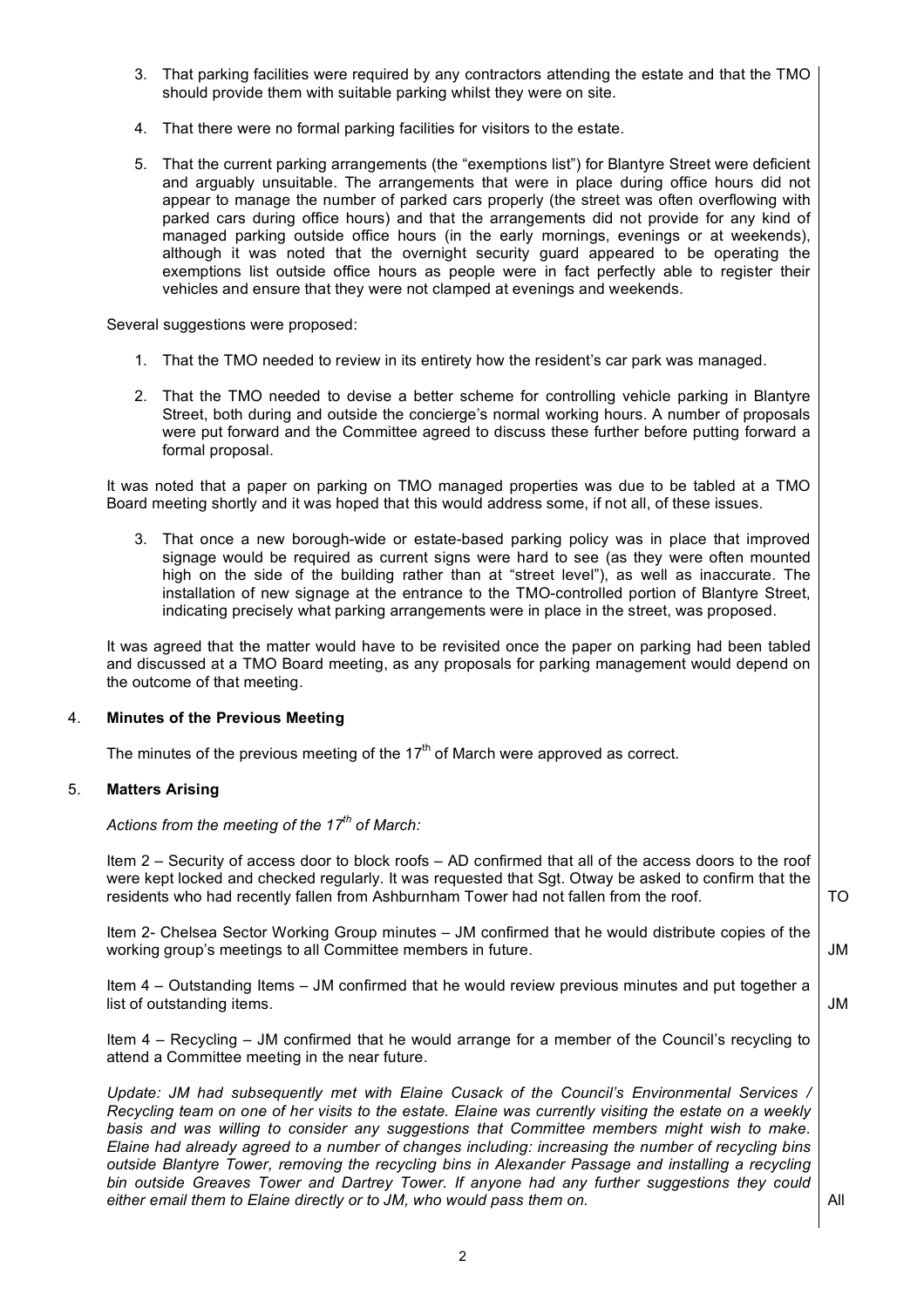|    | Item 4 – Security – JM confirmed that he would try and determine the current status of any proposed<br>security improvements/works for the estate.                                                                                                                                                                                                                                                                                                                                                                 |                 |  |
|----|--------------------------------------------------------------------------------------------------------------------------------------------------------------------------------------------------------------------------------------------------------------------------------------------------------------------------------------------------------------------------------------------------------------------------------------------------------------------------------------------------------------------|-----------------|--|
|    | Item 4 – Access to "tunnel" – This was included in the paper AD would circulate under agenda item 5.                                                                                                                                                                                                                                                                                                                                                                                                               |                 |  |
|    | Item 6 - Parking - Sally Semi-Lou had attended the meeting.                                                                                                                                                                                                                                                                                                                                                                                                                                                        |                 |  |
|    | Item 6 - Cross-hatching in Blantyre Street and outside Blantyre Tower - these were some of the ARB<br>works that were still pending.                                                                                                                                                                                                                                                                                                                                                                               |                 |  |
| 6. | <b>Estate Management</b>                                                                                                                                                                                                                                                                                                                                                                                                                                                                                           |                 |  |
|    | AD tabled a summary of updates (attached). The meeting went thorough the summary.                                                                                                                                                                                                                                                                                                                                                                                                                                  |                 |  |
|    | A number of items were noted:                                                                                                                                                                                                                                                                                                                                                                                                                                                                                      |                 |  |
|    | The repair to the fire door on the fourth of Whistler Tower was still outstanding. It was also noted that a<br>number of fire doors in Whistler Tower did not shut properly.                                                                                                                                                                                                                                                                                                                                       | AD              |  |
|    | Incidents of rubbish dumping both from the tower blocks/building and on the estate's walkways were<br>ongoing. It was generally felt that much harsher measures needed to be taken, particularly with<br>regards to repeat offenders.                                                                                                                                                                                                                                                                              | <b>AD</b>       |  |
|    | A number of Committee members had spotted rats in communal areas of the estate. It was noted that<br>a number of rodenticide traps were distributed across the estate (particularly in close proximity to the<br>estate's bin rooms) but that these had been put in place by the previous pest control contractor. It was<br>unknown whether the current contractor was doing the same.                                                                                                                            | AD              |  |
|    | It was noted that the OCS cleaners were in the habit of taking both lifts in a tower block out of service<br>at the same time every morning. This made it very difficult for the residents trying to leave for work<br>and/or school at that time.                                                                                                                                                                                                                                                                 | AD              |  |
|    | NP noted that a tenant had recently been advised of the cost to repair a communal fire door which<br>they had damaged. The cost quoted was clearly excessive and the tenant had eventually arranged for<br>the repair to be carried out by their own private contractor. A query was raised as to why such minor<br>communal repairs were so uncompetitive in comparison to private contractors. JM said he would raise<br>the issue with the Director of Technical Services once he had received further details. | <b>AD</b><br>JM |  |
|    | Several Committee members expressed some concern at the significant increases in a number of<br>tenant and leaseholder service charges and it was suggested that the RA inspect all relevant invoices.<br>JM would request access to relevant invoices.                                                                                                                                                                                                                                                            | JM              |  |
|    | Incidents of dogs running loose and fouling in the estate's communal gardens were still ongoing. AD<br>noted that the PCSOs had been asked to monitor the estate's gardens for dogs off their leads and/or<br>fouling in communal areas and that that work on the dog register was still ongoing                                                                                                                                                                                                                   | AD              |  |
|    | JMc noted that the tenant of the sheltered housing unit in number 4 Dartrey Walk was still awaiting a<br>(long-standing) repair to their bath and toilet.                                                                                                                                                                                                                                                                                                                                                          | <b>AD</b>       |  |
|    | JM noted that a leak from the roof above the front door to the dentist in World's End Place appeared to<br>be ongoing despite the fact that it had been reported to TMO customer services on several occasions<br>by both JM and the caretakers.                                                                                                                                                                                                                                                                   | AD / JM         |  |
|    | AD asked the meeting to examine and feed back any comments on the new (draft) cleaning<br>schedules.                                                                                                                                                                                                                                                                                                                                                                                                               | All             |  |
|    | AD noted that a new caretaker – Steve Miller - had started work recently following the departure of the<br>previous (short-term) caretaker.                                                                                                                                                                                                                                                                                                                                                                        |                 |  |
|    | AD noted that Amie Dascombe had been injured whilst on holiday. She was not expected to return to<br>duty for several weeks.                                                                                                                                                                                                                                                                                                                                                                                       |                 |  |
|    | Update: Amie is expected to be back at work some time in July following a successful medical<br>operation to her injuries.                                                                                                                                                                                                                                                                                                                                                                                         |                 |  |
|    |                                                                                                                                                                                                                                                                                                                                                                                                                                                                                                                    |                 |  |